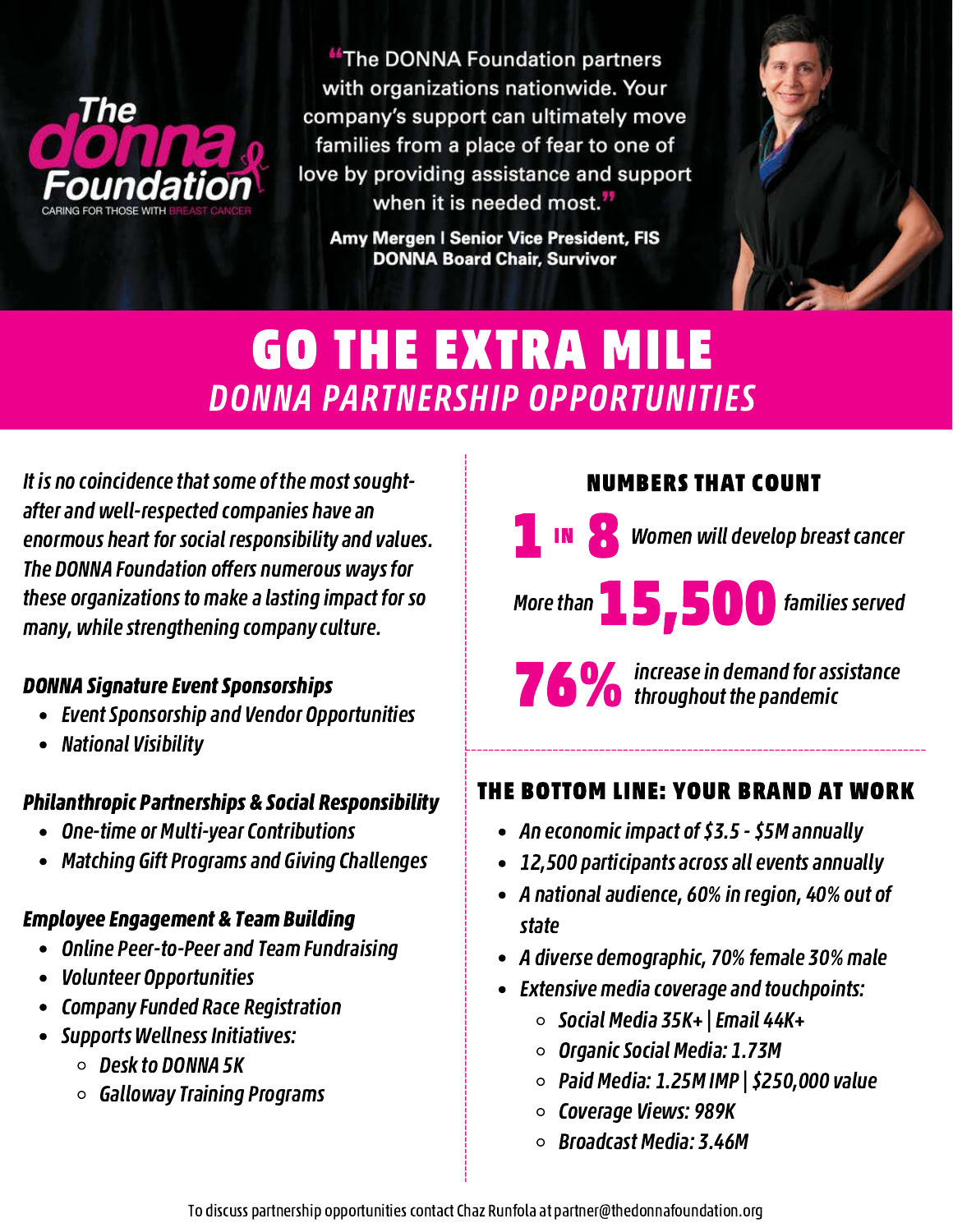

"I love The DONNA Foundation beCAUSE they heard my voice when others did not."

> **Glorita Selga I CareLine Recipient The DONNA Foundation**



# HOW WE HELP PATIENTS OVER 15,500 FAMILIES

living with breast cancer have been served by The DONNA Foundation. Our mission is to provide financial assistance and support to those living with breast cancer and fund ground breaking breast cancer research.



### The DONNA CareLine

The DONNA CareLine provides specific case management services to breast cancer patients, caregivers and/or their providers. Our skilled staff helps patients navigate through a wide scope of challenges ranging from access to care or no care, insurance denials, transportation expenses, treatment fees and the cost of living debt incurred. We serve nearly 1,500 families each year, securing about \$500k in debt relief and financial services.



### Funding for Research

The DONNA Foundation funds novel research initiatives with the goal to more effectively diagnose, treat and ultimately finish breast cancer for all patients. More than \$3M has been granted in support of translational genomics and immune studies.



## Survivorship, Education & Awareness

Although the word survivorship can mean different things to different people, survivorship for most begins at diagnosis and continues for a lifetime as a family learns to live with and beyond breast cancer. We empowers survivors and their families with specifically designed programming, events and information including the celebration of thousands of athletes across our finish lines each year.